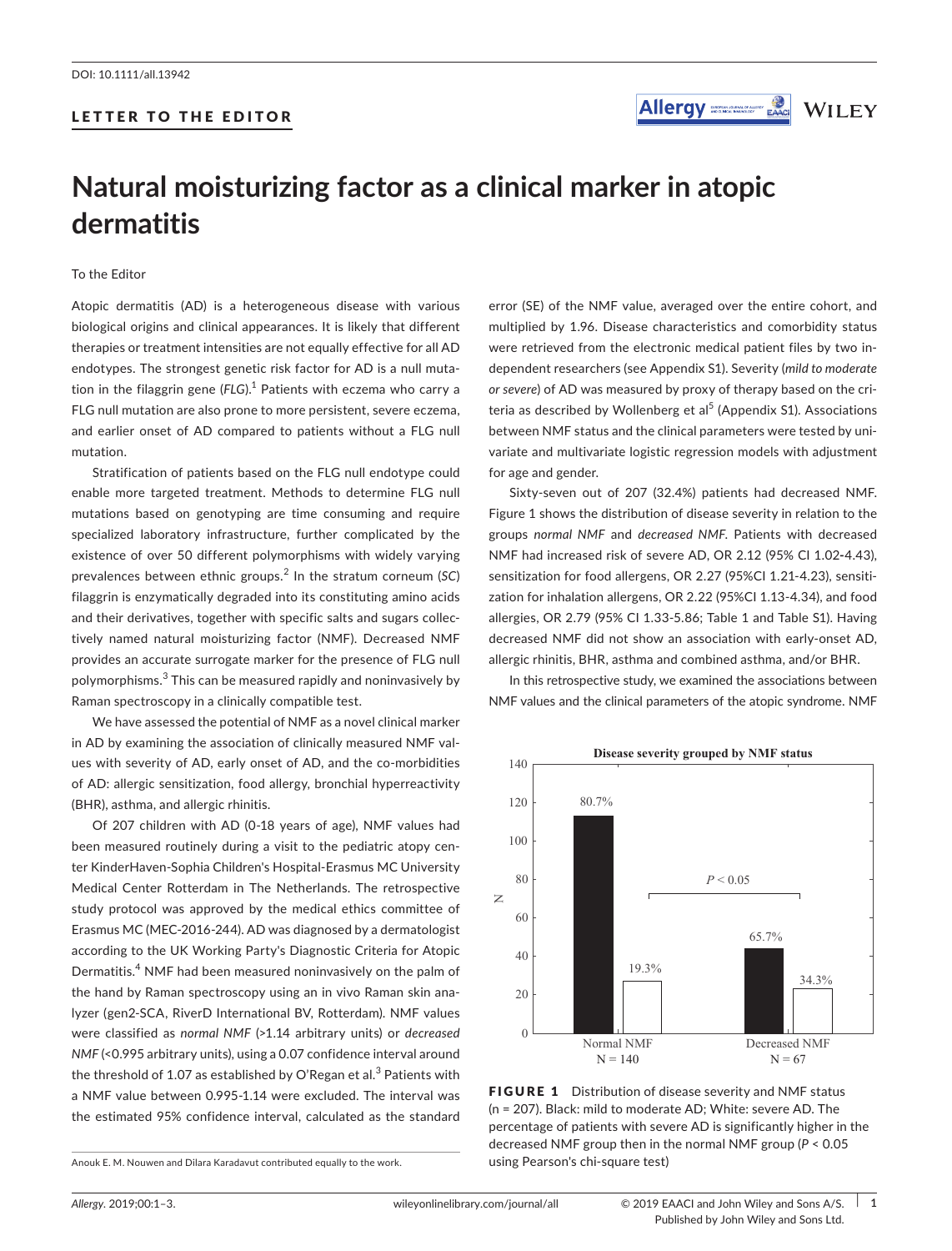**Clinical parameters**

Onset of AD ≤6 months

Disease severity of AD

Allergic sensitization, food

Allergic sensitization, inhalant

Foo

Asth

BHR

Asth

Alle

| <b>DLL 1</b> ASSOCIATIONS OF INPIT WILLI CHILICAL PALAMETERS |                                          |                          |                                          |                                              |  |  |  |
|--------------------------------------------------------------|------------------------------------------|--------------------------|------------------------------------------|----------------------------------------------|--|--|--|
|                                                              |                                          |                          | Decreased NMF <sup>b</sup>               |                                              |  |  |  |
| inical parameters                                            | Decreased NMF <sup>a</sup><br>$(n = 67)$ | Normal NM $Fa$ (n = 140) | Odds ratio (95% CI)<br><b>Unadjusted</b> | Odds ratio (95% CI)<br>Adjusted <sup>c</sup> |  |  |  |
| าset of AD ≤6 months                                         |                                          |                          |                                          |                                              |  |  |  |
| N <sub>o</sub>                                               | 13                                       | 42                       | Reference                                | Reference                                    |  |  |  |

| ood allergy      |    |     |                     |                  |
|------------------|----|-----|---------------------|------------------|
| <b>No</b>        | 47 | 122 | Reference           | Reference        |
| Yes              | 20 | 18  | 2.88 (1.40-5.93)    | 2.79 (1.33-5.86) |
| sthma            |    |     |                     |                  |
| No               | 47 | 116 | Reference           | Reference        |
| Yes              | 20 | 24  | $2.06(1.04-4.07)$   | 1.93 (0.92-4.09) |
| ΗR               |    |     |                     |                  |
| No               | 57 | 127 | Reference           | Reference        |
| Yes              | 10 | 13  | $1.71(0.71-4.14)$   | 1.85 (0.74-4.64) |
| sthma and/or BHR |    |     |                     |                  |
| No               | 42 | 104 | Reference           | Reference        |
| Yes              | 25 | 36  | $1.72(0.92 - 3.21)$ | 1.69 (0.85-3.06) |
| llergic rhinitis |    |     |                     |                  |
| <b>No</b>        | 32 | 83  | Reference           | Reference        |
| Yes              | 35 | 57  | 1.59 (0.8-2.86)     | 1.40 (0.71-2.73) |

Yes 51 93 1.77 (0.87‐3.60) 1.81 (0.89‐3.70)

Mild and moderate **14 113** Reference Reference Reference Severe 23 27 **2.19 (1.14**‐**4.22) 2.12 (1.02**‐**4.43)**

No 31 94 Reference Reference Yes 36 46 **2.37 (1.31**‐**4.31) 2.27 (1.21**‐**4.23)**

No 27 85 Reference Reference Yes 40 55 **2.29 (1.26**‐**4.15) 2.22 (1.13**‐**4.34)**

Abbreviation: CI, confidence interval.

a Values are based on absolute numbers

<sup>b</sup>Values are unadjusted odds ratios (95% confidence interval) from logistic regression models based on observed data. Bold values indicate statistical significance at  $\alpha$  = 0.05 level.

Adjusted for age during measurement and gender.

Bold values indicate statistical significance at  $\alpha$ =0.05 level.

values had been measured rapidly and noninvasively by Raman spec‐ troscopy. The results show a strong association between AD disease severity based on prior therapy, and NMF value. Decreased NMF also shows associations with the co-morbidities allergic sensitization for food and inhalant allergens and food allergy. These findings are in concordance with the reported and widely replicated associations between FLG null mutations and AD severity, as well as associations between FLG null mutations and AD co-morbidities.<sup>2,6,7</sup> A direct association between (clinically measured) NMF and AD disease severity and co-morbidities has, to our knowledge, not been demonstrated before.

This study supports the hypothesis that patients with a decreased NMF value might benefit from different treatment regimens than pa‐ tients with normal NMF value. Future research should focus on the

development and implementation of more personalized therapeutic approaches for the different endotypes within the AD population.

The results of the current study did not show an association with asthma and allergic rhinitis. The relationship between AD, asthma, and FLG mutations is complex. FLG mutations are considered a risk factor for asthma, but only in the presence of AD. $^8$  Children must be at least 6 years old for a diagnosis of asthma. In this study, a limited amount of patients was aged above 6 years. Future research on the association between NMF and asthma should include a larger population of pa‐ tients >6 years of age.

The noninvasive and rapid measurement of NMF by Raman spectroscopy makes the method suitable for use in children of all ages. The results of the NMF measurements are directly available